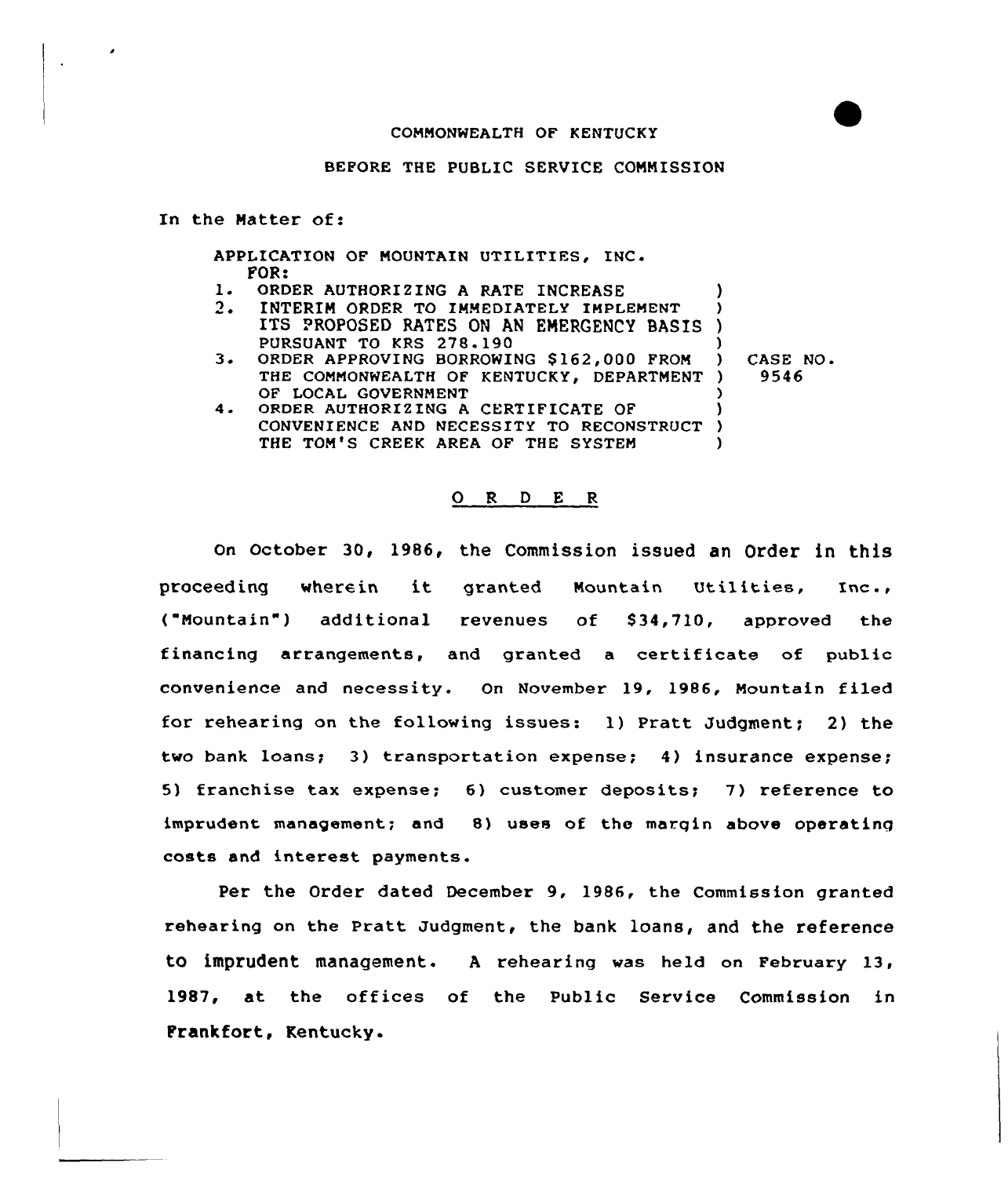Following are the Commission's findings regarding the allowed rehearing issues.

# Pratt Judgment

Mountain requested in its petition for rehearing an Order reversing the finding in Case No.  $8425<sup>1</sup>$  and the findings in the Order dated October 30, 1986, in this proceeding, that the stockholders are in any way liable to the company for the repayment of the Pratt Judgment. In addition, Mountain requested that the imputed interest income resulting from the Pratt Judgment payments be eliminated for rate-making purposes because it was arbitrarily calculated by the Commission .

The Commission is still of the opinion that unusual and nonrecurring items should not be be borne by the ratepayers. The Pratt Judgment payment is the result of unforeseeable and extraordinary circumstances which should properly be reflected in the long-range risk expectations of the utility. Therefore, the Commission continues to be of the opinion that the ratepayers shall not be held responsible for the Pratt Judgment.

Steve Allen, President of Mountain, stated at the rehearing that there is no acceptable treatment of the imputed interest.<sup>2</sup> Since Mountain did not provide any other means of calculating the impact of the Pratt Judgment, the commission remains of the opinion that, for rate-making purposes only, the imputed

<sup>1</sup> Case No. 8425, Application of Mountain Utilities, Inc., for <sup>a</sup> Rate Increase and Authority to Borrow Certain Amounts to Apply on Its Current Indebtedness, Final Order entered July 6, 1982.

Transcript of the February 13, 1987, Rehearing, page 40. $\mathbf{2}$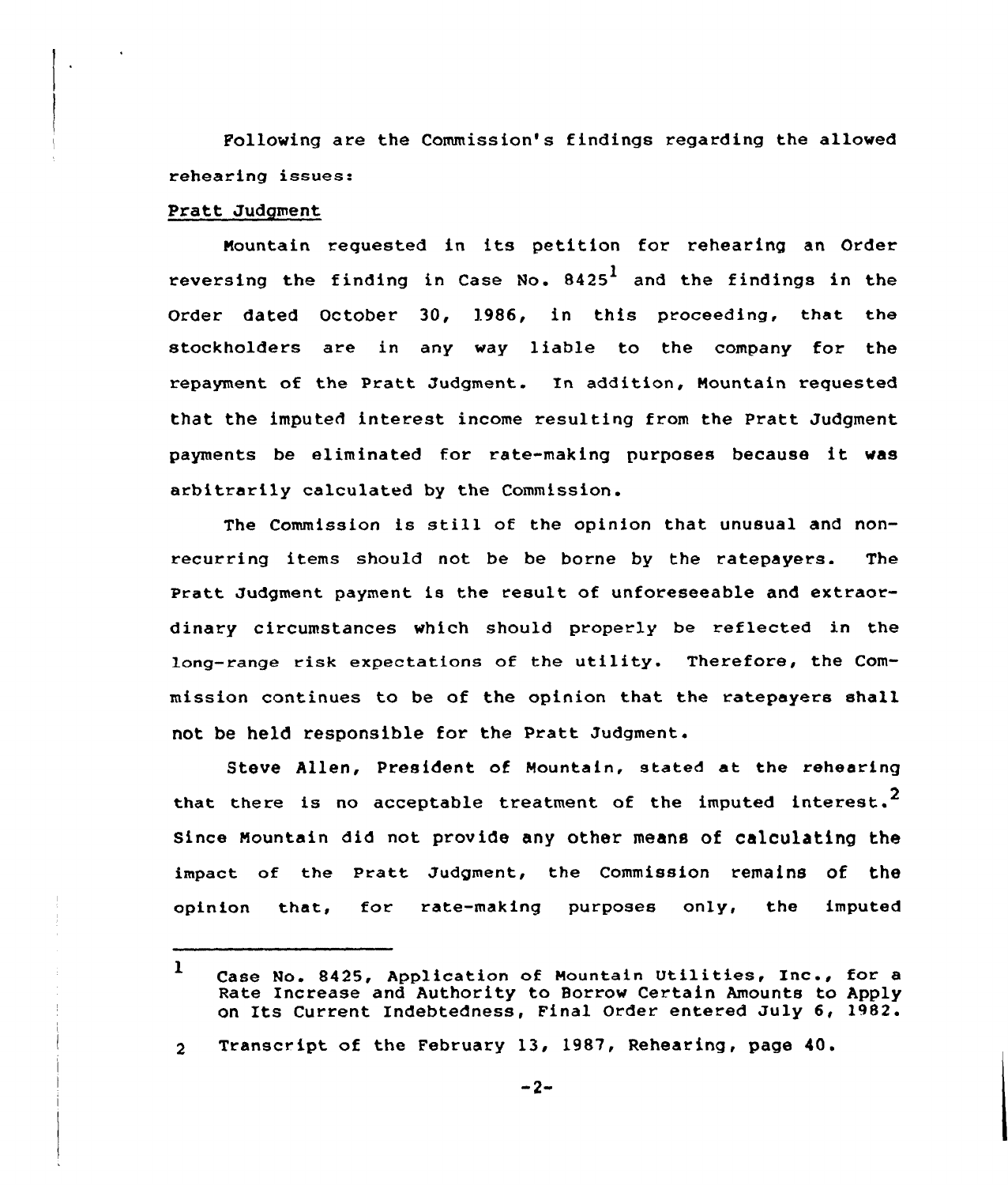receivable on which interest is accruing is due the ratepayers from Mountain.

## Interest Expense on Bank Loans

During September, 1985, Mountain borrowed \$52,000 from two local banks to apply towards the arrearage to Kentucky-West Virginia Gas Company ("Kentucky-West"). In its Order dated October 30, 1986, the Commission did not include the interest expense on the bank loans in the revenue requirements determination. Mountain stated in its petition for rehearing that "the delinquencies in gas purchases are a direct result of paying the Pratt Judgment".<sup>3</sup> The Commission continues to be of the opinion that the interest expense on the borrowings should not be included in revenue requirements since the proceeds were used to pay prior period operating expenses which became delinquent because of payment of the Pratt Judgment.

# Reference to Imprudent Management

The Commission stated in the Order dated October 30, 1986, that it vill not have the customers pay again and again for delinquencies arising from imprudent management.<sup>4</sup> Mountain stated in its Petition for Rehearing that the reference to imprudent management is without merit. It is the Commission's opinion that based upon the facts of the case, the reference to imprudent management should be stricken from the October 30, 1986, Order.

Commission's Order dated October 30, 1986, page 14.

 $\overline{\mathbf{3}}$ Mountain's Petition for Rehearing, filed November 16, 1986, page 3, Item 2.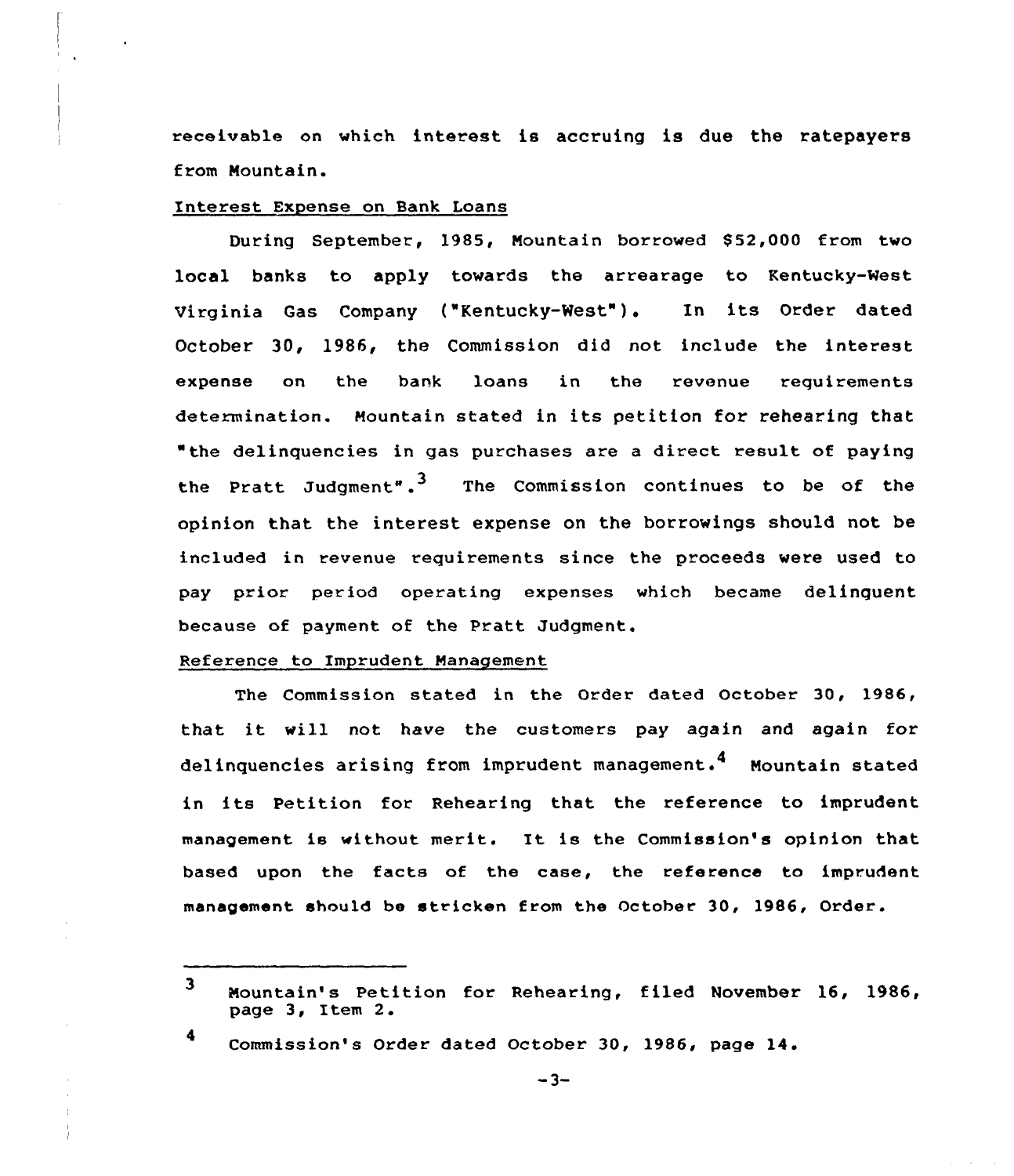#### Customer Deposits

In its petition for rehearing, Nountain requested that Ordering Paragraph No. 7 of the Final Order be eliminated. In the Order granting Mountain rehearing, the Commission amended Paragraph No. <sup>7</sup> to order Nountain to notify its customers that residential deposits retained for more than 18 months vill be recalculated based on actual usage upon the customer's xeguest. On January 21, 1987, Mountain filed a copy of a notice of deposit recalculation vhich appeared in the Paintsville Herald on January 7, 1987. This notification complies with the requirement of Amended Paragraph No. 7.

In the Order granting Mountain rehearing, the Commission also amended Ordering Paragraph No. 8 in the Final Order requiring Mountain to immediately begin to pay or credit interest annually on customer deposits. Nountain has requested this paragraph be further amended to conform to Commonwealth vs. Kentucky Power and Light Co., 257 KY 66, 77SW(2nd) 395 {1934), which states in part, "Providing demand is made by the customer. . . . " Mountain has stated it will pay, or credit interest annually, if requested to do so by the customer.

In granting Mountain rehearing, the Commission amended Ordering Paragraph No. 9 in the Final Order to order Mountain to identify and locate all customers vho have received deposit refunds and remit to those customers the applicable interest accrued. Mountain has stated that customers who have received deposit refunds vere in fact paid interest, and that vhen a final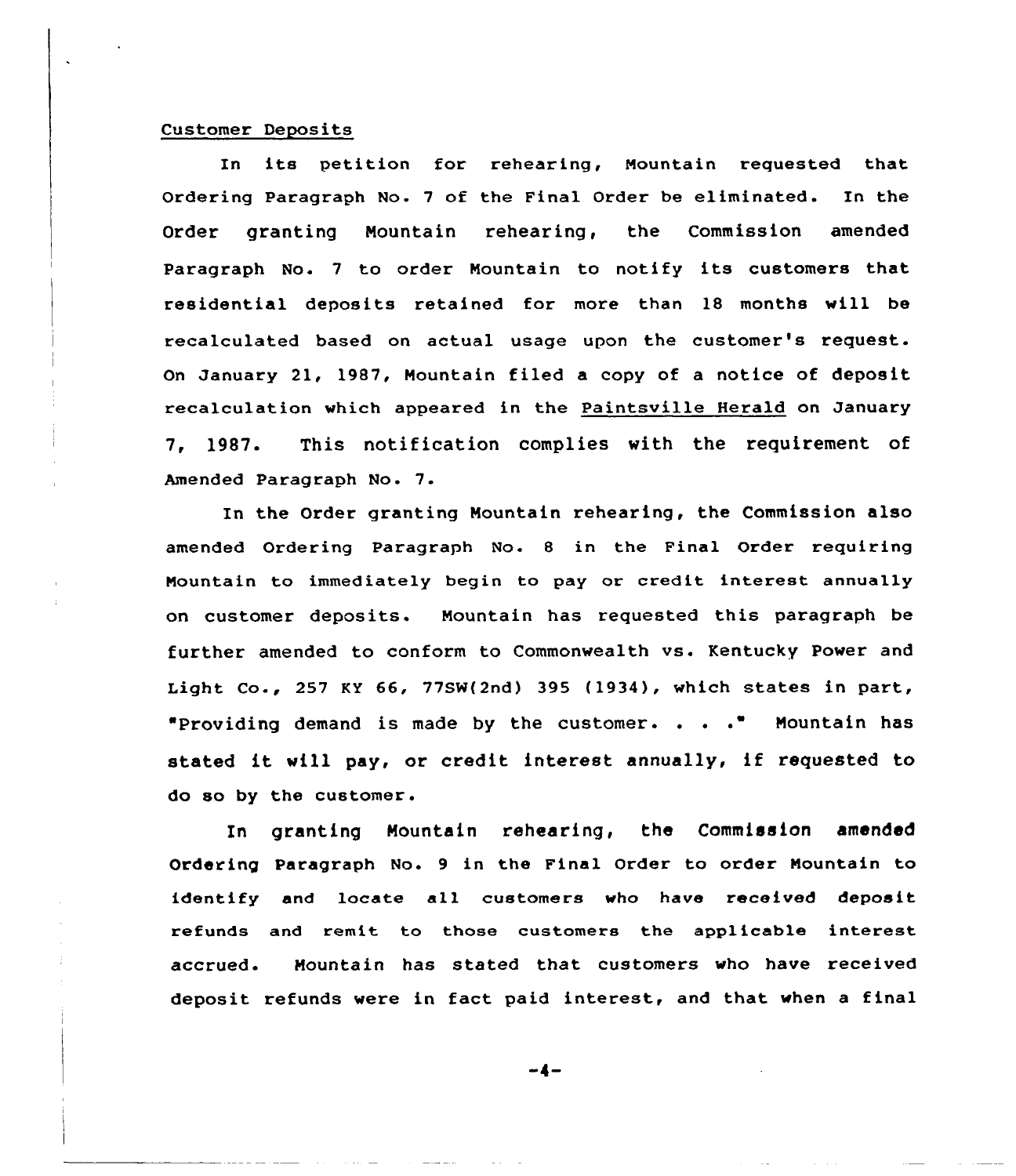bill is issued and paid in full, the customer's deposit with interest is applied against the balance.

Reconnection Fees

Ordering paragraph NO. 11 of the Final Order required Mountain to file a plan with the Commission to refund the overcharges to customers who paid an unapproved reconnection fee. Nountain has stated that <sup>a</sup> list of customers overcharged was being reconstructed and that these customers were credited the overcharge in the February billing.

## FINDINGS

The Commission, after consideration of the evidence of record and being advised, is of the opinion and finds that:

1. The rates approved in the Commission's Order dated October 30, 1986, should remain in effect.

2. The reference to imprudent management per the Commission's Order dated October 30, 1986, should be stricken from the Order.

3. The allowed rehearing issues consisting of the treatment of the Pratt Judgment and the interest expense on the bank loans should be denied.

4. Nountain has notified its customers that residential deposits retained for more than 18 months will be recalculated based on actual usage upon the customer's request. Therefore, Amended Ordering Paragraph No. 7 in the Final Order should be deleted.

 $-5-$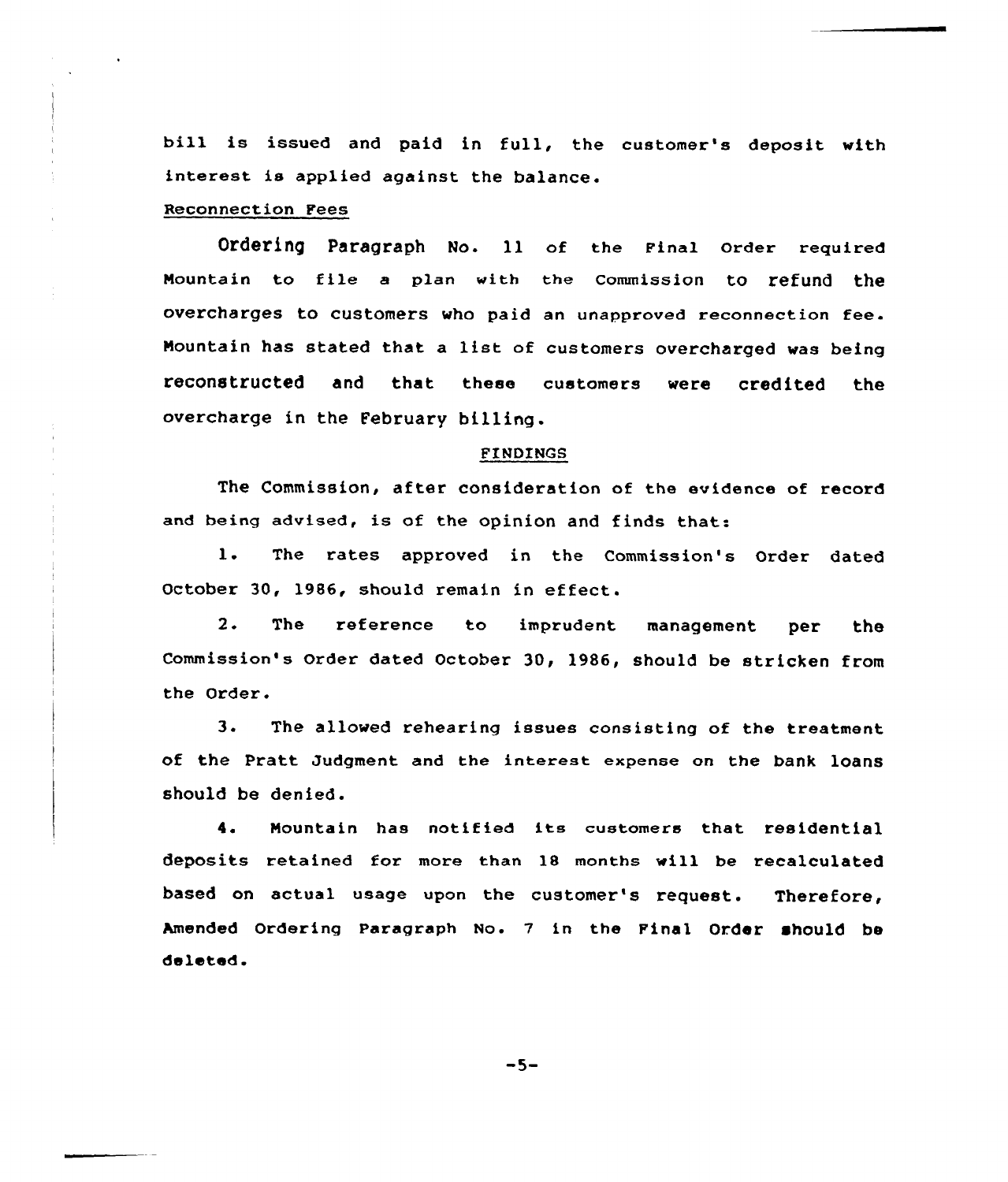5. The Amended Ordering Paragraph No. <sup>8</sup> in the Final Order should be further amended to conform to Commonwealth vs. Kentucky Power and Light Co., 257 KY 66, 77SN(2nd) 395(1934).

6. Mountain's customers who have received deposit refunds have been paid interest for the period the deposits were held. Therefore, Amended Ordering Paragraph No. 9 in the Final Order should be deleted.

7. Mountain should file with the Commission <sup>a</sup> list of the customers who were charged the unapproved reconnection fee with documentation showing that the credit was applied to each in the February l987 billing.

IT IS THEREFORE ORDERED that:

l. The rates approved in the Commission's Order dated October 30, 1986, shall hereby remain in effect.

2. The reference to imprudent management per the Commission's Order dated October 30, 1986, is hereby stricken from the Order-

3. The allowed rehearing issues consisting of the treatment of the Pratt Judgment and the interest expense on the bank loans are hereby denied.

4. Amended Ordering Paragraphs Nos. <sup>7</sup> and 9 in the Pinal Order shall be and hereby are deleted.

5. Amended Ordering Paragraph No. <sup>8</sup> in the Final Order is further amended to states "Providing demand is made by the customer for such payment or credit. In the absence of such demand, the interest shall continue to run though Mountain may voluntarily so pay or credit if it wishes."

 $-6-$